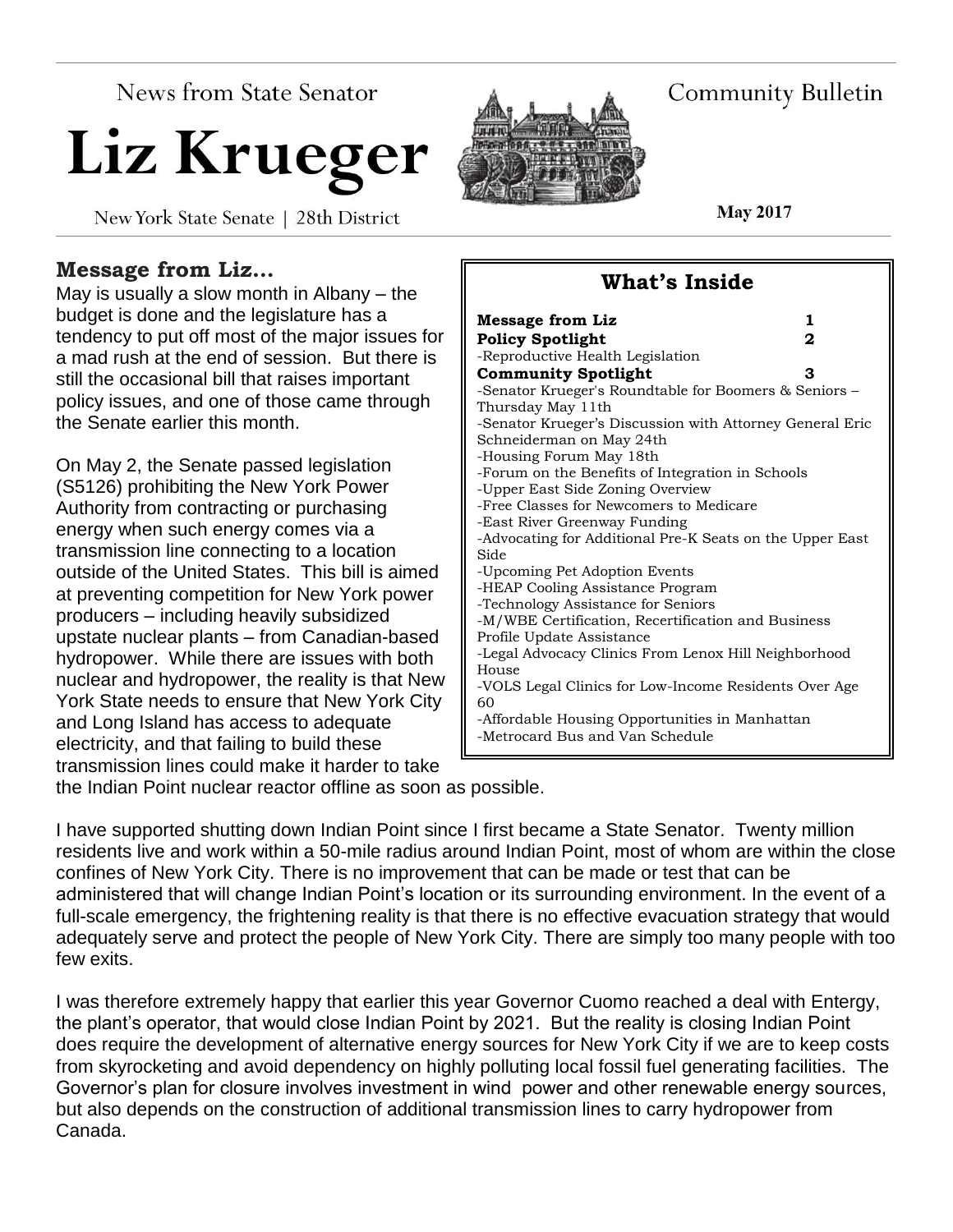I understand the desire of upstate representatives to protect their local power facilities from competition from Canada, but doing so at the expense of New York City and Long Island is unacceptable. The Governor has already agreed to a huge bailout for the upstate nuclear industry that will cost ratepayers billions if the legislature does not intervene. Failing to provide for an adequate electric infrastructure to ensure reliable affordable electricity for down state would only add insult to injury. I am also disturbed that some of my colleagues seem to believe shared economic activity with our important neighbor Canada is somehow problematic. I am happy that this bill does not have an Assembly sponsor, and hope they will show more foresight than the Senate and not allow this ill-advised proposal to become law.

# **POLICY SPOTLIGHT**

# *Reproductive Health Legislation*

On May 1, the State Senate Committees on Labor and Insurance passed two bills relating to reproductive healthcare rights, but a legislative maneuver by the Senate majority coalition will likely prevent them from reaching the Senate floor. S3791, known as the "Boss Bill", would ban employers from discriminating against employees on the basis of their personal reproductive health decisions; S3790, would increase access to emergency contraception. I sponsor both bills and forced the committees to bring them to a vote by using a procedure called a motion for committee consideration.

Although the bills passed both committees, they were subsequently referred to two secondary committees, a well-known tactic used by the Senate majority coalition to prevent unwanted bills from reaching the floor for a vote. Due to Senate rules that place time constraints on motions for consideration, the bills cannot be forced onto the agendas in the new committees this session, effectively rendering them dead in the face of opposition from the majority coalition.

S3791, known as the "Boss Bill," would close a glaring loophole in New York's existing workplace anti-discrimination laws. The bill would protect all workers, both men and women, from being discriminated against by their employers for their reproductive healthcare decisions or their use of the available range of reproductive care services, whether covered by insurance or otherwise. This would include, for example, women who have become pregnant and are accessing pregnancy-related healthcare services, regardless of their marital status or sexual orientation. The bill passed the Senate Labor Committee today and was referred to the Insurance Committee, despite not having any effect on insurance law.

S3790 would expand access to over-the-counter emergency contraception (EC) for those without a prescription. The Affordable Care Act required insurance companies to cover the full cost of EC when purchased with a prescription. But given the time-sensitive nature of EC, women are often forced to purchase it without a prescription, for example on weekends. In those circumstances, women must pay out of pocket, which can be cost-prohibitive for some, especially young women or those with lower incomes. S3790 requires insurance companies to provide coverage for EC purchased legally over-the-counter, even without a prescription. The bill passed the Senate Insurance Committee today and was referred to the Health Committee.

I wish I could say that I'm pleased so many of my colleagues voted to support the reproductive rights of women and families in New York State. But I am not pleased - because once again the Republican-IDC coalition is using parliamentary tricks to bury these bills and avoid taking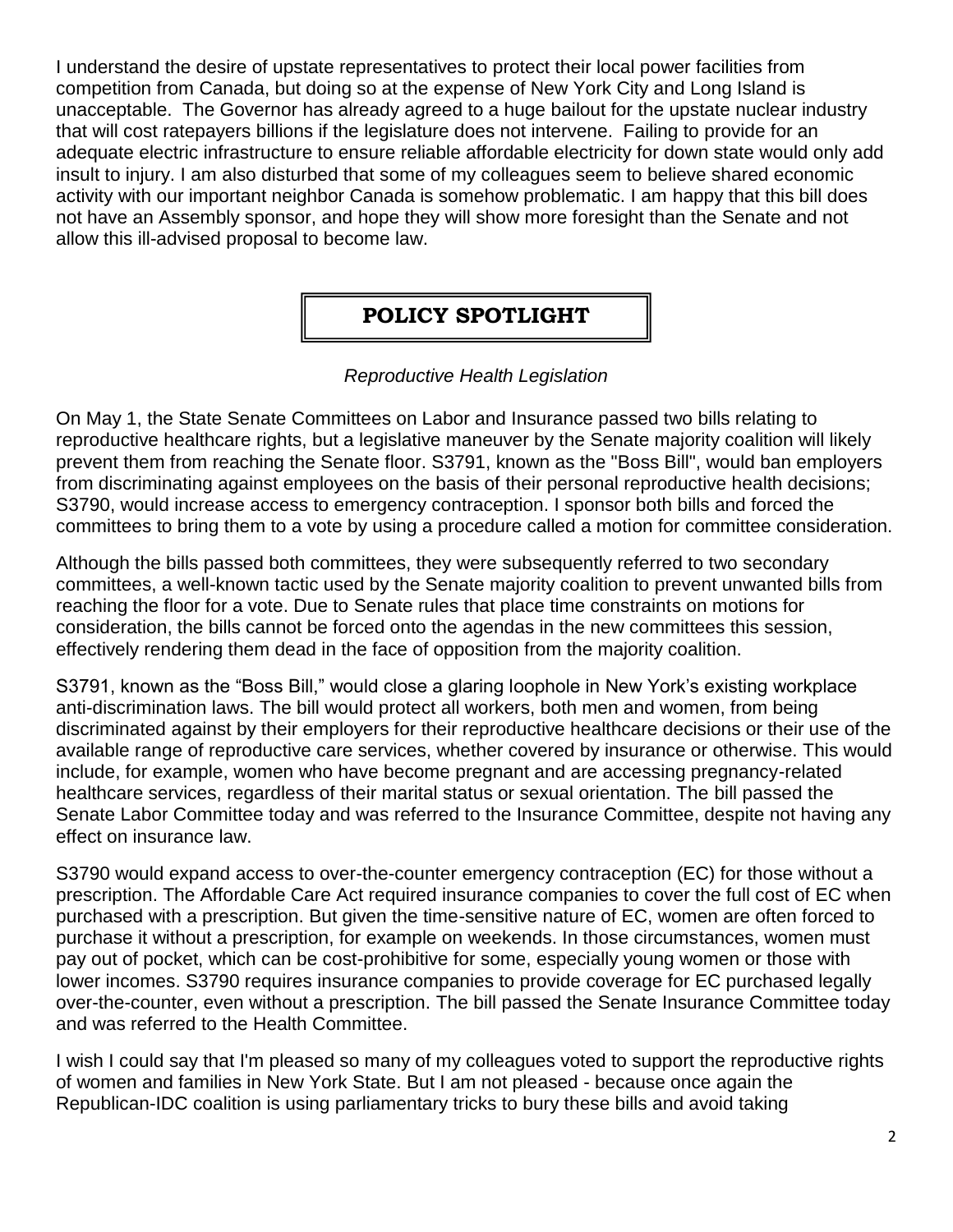responsibility for their anti-woman, anti-choice agenda. I would be delighted if the majority would prove me wrong and bring these bills to the floor for a vote, but I'm not holding my breath.

The fate of these bills demonstrates yet again why we need a unified Democratic Conference in the Senate. In the wake of the passage of the American Health Care Act in the US House of Representatives, and the signing of President Trump's so-called "religious freedom" executive order, both of which are severely detrimental to women's reproductive rights, it is up to the states to protect our individual liberties. So far in the New York State Senate the Democratic Conference – and only the Democratic Conference – is standing up to the misogyny and attacks on fundamental American values emanating from the White House. Unless all Democrats unite, we may find ourselves unable to stem the tide.

# **COMMUNITY SPOTLIGHT**

# **Senator Krueger's Roundtable for Boomers & Seniors – Thursday May 11th:**

This 5-part program provides an opportunity for neighbors to come together to explore life issues that are relevant across the age span. At each session you will hear from and engage with professionals who are knowledgeable on topics that are of concern to the growing population of older adults in New York City.

This year our topic is "Controversies in Aging." Sessions will be held on:

- Social Security: Retirement Insurance or Social Safety Net?
- Aid in Dying in New York: Debating Proposed Legislation
- The Court System and Older Adults
- Medicare Why Isn't Vision, Hearing and Dental Covered?
- Transforming Public Policy: Making Government More Responsive to Older Adults.

The program meets one morning per month in November, December, March, April, and May. **Sessions are from 8:30am to 10:30am at Lenox Hill Neighborhood House, 331 East 70th St.**

Session 5 – **Thursday May 11th:** Transforming Public Policy: Making Government More Responsive to Older Adults. This session will feature presentations by Lindsay Goldman of the New York Academy of Medicine and Bobby Sackman of LiveOn NY. Please RSVP by contacting my office at 212-490-9535, or via email at [liz@lizkrueger.com.](mailto:liz@lizkrueger.com)

#### **Senator Krueger's Discussion with Attorney General Eric Schneiderman on May 24th:**

On Wednesday, May 24th I will be holding an event titled "State of the Resistance: An Update From The Frontlines with Attorney General Eric Schneiderman and State Senator Liz Krueger." In the Trump era, State Attorneys General will be critical in challenging federal policies on a host of issues from immigration to the environment to civil and voting rights. AG Eric Schneiderman has been at the forefront of many of these efforts. Sen. Krueger will engage him in a conversation about his important work so far, and what more can be done to protect New Yorkers' fundamental rights. The event will take place from 6:00 p.m. to 8:00 p.m. at the CUNY Graduate Center, Porshansky Auditorium, 365 Fifth Avenue between 34th and 35th Streets. Please RSVP at tinyurl.com/mzolqma or by calling my office at 212-490-9535.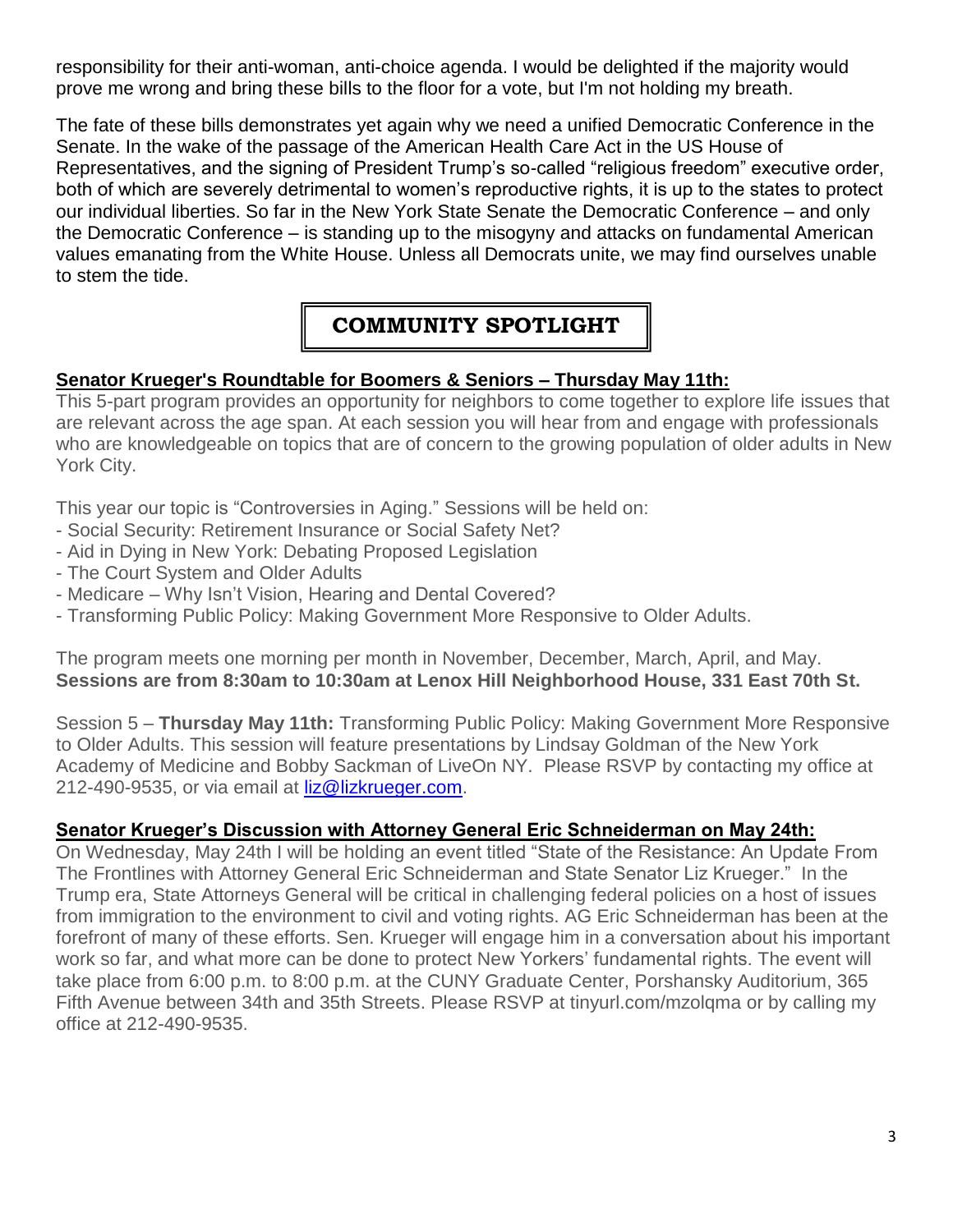#### **Housing Forum May 18th:**

On May 18th I am joining Councimember Ben Kallos and Borough President Gale Brewer in hosting a Housing Forum on Tenants Rights, Rent Increase Exemptions, and the Rent Guidelines Board. Representatives from the Community Services Society, the Rent Justice Coalition and the NYC Department of Finance will offer information on a variety of tenant issues. The Forum will take place from 6PM to 8PM at the Julia Richman Education Complex, 317 East 67th Street. Reserve your space now by calling 212-860-1950 or visit [BenKallos.com/Events.](http://www.benkallos.com/Events)

#### **Forum on the Benefits of Integration in Schools:**

On Tuesday, May 9th the Community Education Council District 2 is hosting a Forum on "Creating Diverse Learning Environments to Benefit All Our Students." Join education experts Amy Stuart-Wells, Kelly McGuire, and Lindsay Oaks, and a high school student for a discussion about benefits of a classroom with diverse learners and how we create and nurture such a learning environment.

Our current middle school admissions system sorts students by academic performance, resulting in many schools with students of similar abilities. This system of sorting leads to racially and socioeconomically segregated schools. The forum will explore the benefits of mixing students of all academic levels.

The forum will take place from 6:30 – 8:30 p.m. at the Spruce Street School - PS 397, 8 Spruce Street,

New York, NY 10038. For more information and to register, visit

[https://www.eventbrite.com/e/creating-diverse-learning-environments-to-benefit-all-our-students](https://www.eventbrite.com/e/creating-diverse-learning-environments-to-benefit-all-our-students-tickets-34056663397)[tickets-34056663397.](https://www.eventbrite.com/e/creating-diverse-learning-environments-to-benefit-all-our-students-tickets-34056663397)

#### **Upper East Side Zoning Overview:**

On Saturday, May 13th, Friends of the Upper East Side Historic Districts and the Municipal Art Society are hosting a workshop entitled "Attack of the Killer Megatowers: How to Preserve Quality of Life in a Changing Upper East Side." At the event, urban planning consultants George Janes and Ethel Sheffer will offer a crash course on using zoning and preservation as critical tools to help guide reasonable growth on the Upper East Side. Learn about the different types of zoning, how the Landmarks Preservation Commission works, and find out what FAR stands for (and how it should be changed) so that you can become an advocate for our neighborhood. Perfect for those involved in local block associations, aspiring community board members, or anyone interested in helping to plan for the future of New York City.

The event will take place from 10:00 a.m. to 1:00 p.m. at St. Jean Baptiste High School, 173 East 75th Street.

\$10 for Friends members, \$20 for non-members. To register, visit <https://www.nycharities.org/Events/EventLevels.aspx?etid=9748>

#### **Free Classes for Newcomers to Medicare:**

If you are new to Medicare or soon will be eligible, join one of DFTA's upcoming monthly orientation classes. The class includes information on Medicare Part A and Part B, Medigap insurance, Medicare Advantage plans, Medicare Part D drug coverage and the Medicare Savings Programs. Orientation is held at 2 Lafayette Street, room 624 once a month throughout the year. Here is the current schedule of classes – each class covers the same material.

Friday, May 26: 10:00 AM to 12:30 PM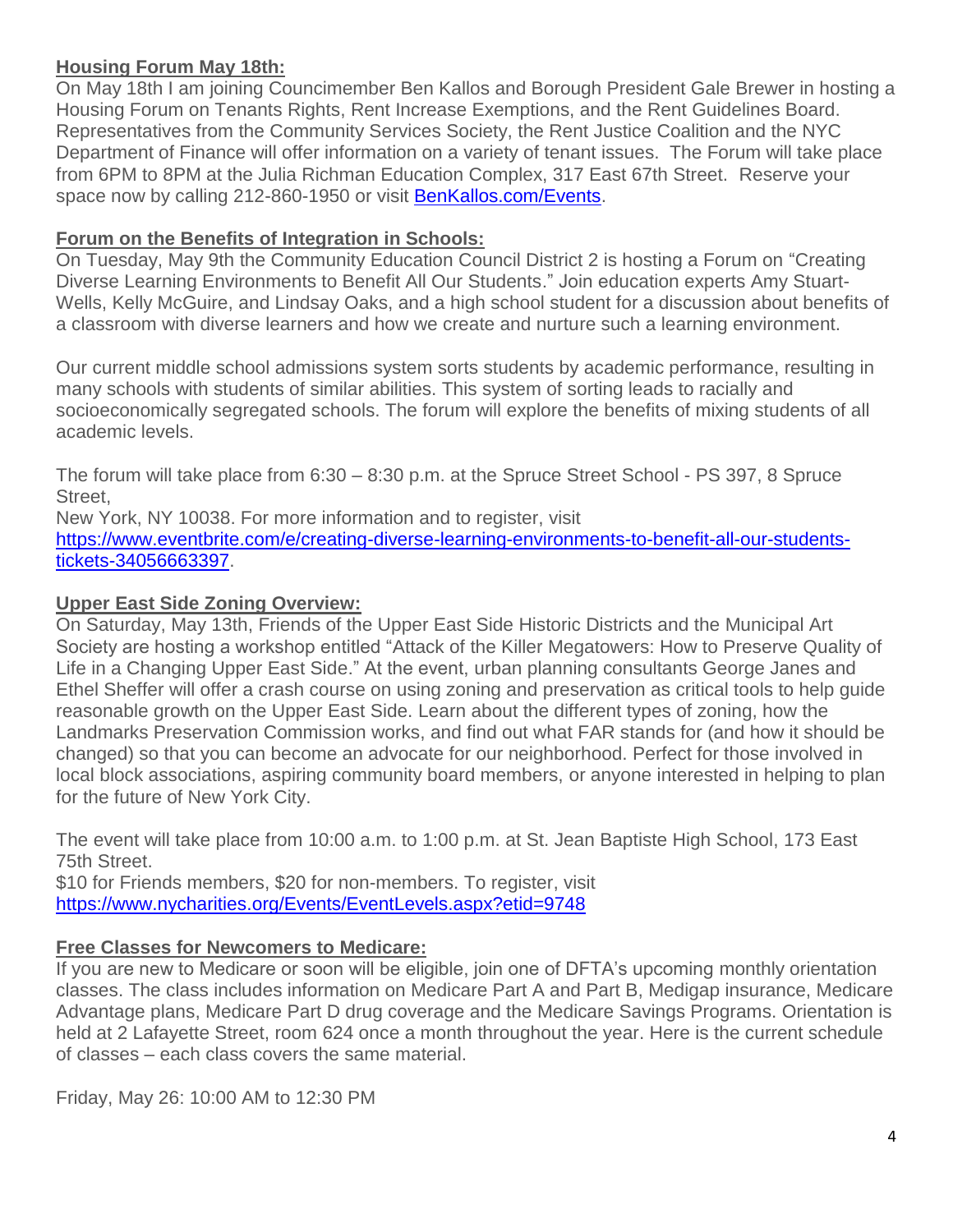Space is limited so please register in advance by emailing ehausman@aging.nyc.gov.

#### **Advocating for Additional Pre-K Seats on the Upper East Side:**

Last month I joined my colleagues in writing to the NYC Department of Education (DOE) regarding the need for additional pre-K seats on the Upper East Side. According the testimony by the DOE before the City Council, more than 900 four-year-olds applied for the 596 seats currently slated to be available for the 2017–2018 school year. This represents a loss of 22 seats from the previous school year and means that at least one in three four-year-olds will not be offered a seat in their neighborhood unless additional seats are identified. I also joined Councilmember Ben Kallos and other colleagues at a rally on April 30th calling on the DOE to solve this problem. There is also a severe shortage of pre-K seats in East Midtown, and I will continue to push DOE to address these unmet needs. Universal MEANS every 4 year old should have a seat available. The City is proposing moving forward with UPK for 3 years olds as well. This is not realistic unless they can find the space, which seems unlikely if we can't address the unmet demands for the 4 year olds.

#### **East River Greenway Funding:**

I was extremely pleased with Mayor De Blasio's recent announcement of \$100 million capital in his Executive Budget to extend the East River Greenway south from East 61st to 53rd Street. I and my East Side elected colleagues have long advocated for completing the Greenway and improving existing sections, and this funding is a major step towards that goal. I look forward to working with the Mayor and my colleagues to identify additional funds to address remaining gaps in the Greenway.

#### **Upcoming Pet Adoption Events:**

Animal Care Centers of NYC (ACC) is sponsoring several Pet Adoption events around the district in December. Upcoming dates and locations are:

Friday, May 12, 3:30-6:30PM Petco, Union Square, 860 Broadway at East 17th Street

Saturday, May 20, 11-3PM – Dogs only Biscuits & Bath Sutton Place, 1064 1st Avenue at East 58th Street

Saturday, May 20, 12-4PM Petco, Union Square, 860 Broadway at East 17<sup>th</sup> Street

Sunday, May 21, 12-4PM - Adoptapalooza Petco, Union Square, 860 Broadway at East 17<sup>th</sup> Street

Upcoming events are also listed at [http://nycacc.org/Events.htm.](http://nycacc.org/Events.htm)

# **HEAP Cooling Assistance Program:**

The HEAP Cooling Assistance program provides for the purchase and installation of air conditioners or a fan to eligible households. (If an air conditioner cannot be safely installed, a fan will be provided.) Only one air conditioner or fan, not to exceed \$800 with installation, will be provided per dwelling.

A household may be eligible for a Cooling Assistance program benefit if all of the following requirements are met: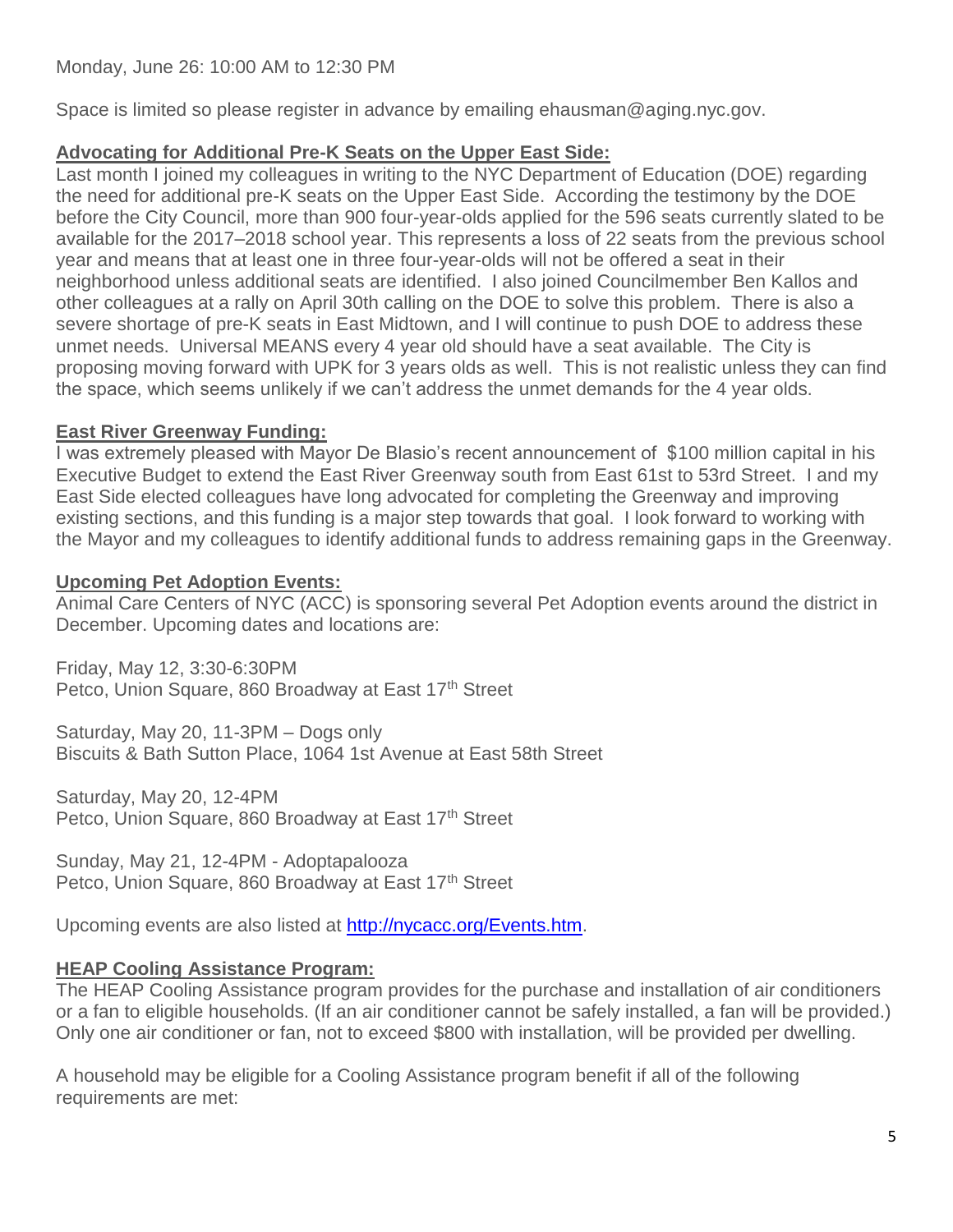- The applicant and household members are United States Citizens or qualified aliens, and the household includes an individual with a documented medical condition that is exacerbated by heat; -The household's gross monthly income is at or below \$2,300 for an individual and \$3,007 for a couple;

-The applicant receives SNAP benefits or Temporary Assistance or SSI or a regular HEAP benefit greater than \$21 in the current heating season;

-The applicant currently does not have a working air conditioner or the air conditioner s/he has is five years old or older;

-The applicant did not receive a HEAP funded air conditioner within the past ten years.

You can find additional information at [https://otda.ny.gov/programs/heap/program.asp#cooling.](https://otda.ny.gov/programs/heap/program.asp#cooling) Call (212) 331-3126 to request an application be sent to you or apply in person at the HEAP Manhattan Office

122 East 124th Street, lobby, Manhattan, NY 10035.

#### **Technology Assistance for Seniors:**

Search and Care's Silver Circles of Connectivity program is free to community members age 65+ who would benefit from one-on-one tutoring on a computer, a tablet, a Kindle, or a cell phone. Their aim is to help you connect with family, to explore the Internet, find articles of interest, locate resources online -- anything (appropriate) that appeals to your interests -- and their coordinators will gently guide you over the hurdles preventing you from doing so. If interested in being tutored, or being a volunteer to help others, please contact Herbert Duran and Tegan Rein at 212-289-5300.

#### **M/WBE Certification, Recertification and Business Profile Update Assistance:**

Jean Kristensen Associates, LLC has been selected as the Manhattan community partner to assist small, minority and women owned firms with connecting to opportunities for doing business with NYC. This new program is part of Mayor Bill de Blasio's historic commitment to M/WBEs that aims to award 30 percent of City contract dollars to M/WBEs by 2021. The partnership will also help keep the City on track to reach its OneNYC goal, which is to award \$16 billion dollars to M/WBEs by 2025.

The community partners will coach MWBEs on how to enhance their profiles in the New York City Business Directory, which city agencies use to select contractors, so that they can attract attention and be more competitive. The city will also work with the groups to identify and target the minority and women owned businesses, and help them through the certification process for becoming a designated MWBE contractor.

Jean Kristensen Associates, LLC is a full service consulting firm providing tools and resources to small, minority and women owned firms seeking to increase revenues through government contracting, certification and innovative business strategies. For more information about the MWBE Community partnership program please contact us at 917-397-7242 or jean@jeankristensenassociates.com.

# **Legal Advocacy Clinics At Lenox Hill Neighborhood House:**

The Lenox Hill Neighborhood House Legal Advocacy Center Offers assistance on a number of different issues. Here is a list of their ongoing programs and clinics:

• SNAP (formerly Food Stamps) Clinics: Wednesdays from 10am to 1pm at Lenox Hill Neighborhood House, 331 East 70th Street. First come, first served. Bring proof of identity, income information, utility bill, proof of housing costs, information on any dependents and if you are 60 or over or on SSI/SSD, information on medical costs. For more information, call [212-218-0431.](tel:212-218-0431)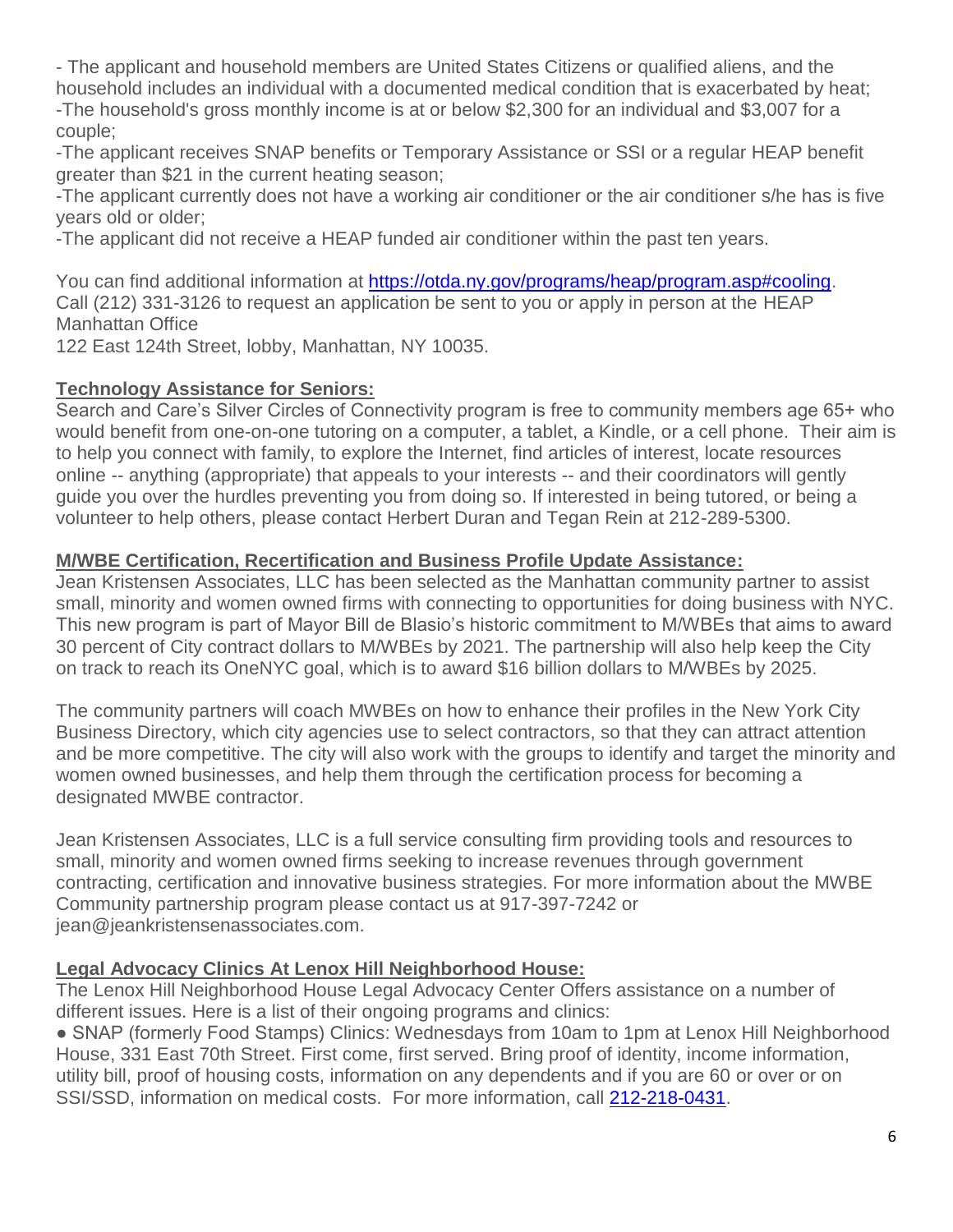■ SCRIE Clinics: call [212-218-0503 ext. 6](tel:212-218-0503%20ext.%206) for assistance in applying or recertifying for the Senior Citizens Rent Increase Exemption (SCRIE) program. The SCRIE clinic is open to tenants city-wide. Please note that due to the volume of calls, it sometimes takes up to two weeks for staff to respond to messages.

● Eviction Prevention: Walk-in clinic, every 2nd and 4th Monday of the month, from 10am to 1pm at 331 East 70th Street, for tenants who live, work, or go to school on Manhattan's East Side above 59th Street and on Roosevelt Island.

● End-of-Life Planning/Advance Directives: volunteer attorneys may be able to assist you with oneon-one counseling and individualized drafting of Advance Directives including Health Care Proxies, Living Wills, Powers of Attorney, and simple, low-asset Wills. If you are interested in being screened for a possible appointment, call the intake hotline at [212-218-0503 ext 4.](tel:212-218-0503%20ext%204)

● Health Care Access/Medicare/Medicaid: call [212-218-0503 ext 3.](tel:212-218-0503%20ext%203) Find out about Medicare Savings Programs, Medicaid home care, Medicare Part D, Medicaid Spend-down, EPIC and if you are eligible for Medicaid.

• Health Insurance Enrollment: call [212-218-0432.](tel:212-218-0432) Assistance with finding and enrolling in an affordable health insurance plan.

#### **Affordable Housing Opportunities in Manhattan:**

**Essex Crossing Site 6** is now accepting applications for 99 affordable 1-bedroom apartments newly constructed at 175 Delancey Street in the Lower East Side neighborhood in Manhattan. Individuals or households with at least 1 household member who is 55 years of age or older at the time of the application who meet the income and household size requirements listed in the table below may apply. Rents for these apartments range from \$396 to \$1254 depending on income. To be eligible, applicants must have incomes below 57,150 for singles and 65,250 for families of 2. Preference will be given to Community Board 3 residents for 50% of units, mobility-impaired persons for 5% of units, visual- and/or hearing-impaired persons for 2% of units, and City of New York municipal employees for 5% of units. A full description of the building and application process is available at [https://a806-housingconnect.nyc.gov/nyclottery/AdvertisementPdf/347.pdf.](https://a806-housingconnect.nyc.gov/nyclottery/AdvertisementPdf/347.pdf)

Households may elect to submit an application by one of two methods: EITHER online OR by mail. To submit your application online now, please visit NYC Housing Connect at www.nyc.gov/housingconnect and select "Apply for Housing." To request an application by mail, mail a self-addressed envelope to: Essex Crossing Site 6/ Triborough Finance New Station, PO Box 2010, New York, NY 10035-9997.

Completed applications must be submitted online or returned by regular mail only to the post office box that will be listed on the application. Applications must be submitted online or postmarked by June 16, 2017. Applicants who submit more than one application may be disqualified.

**321 EAST 60th STREET** is now accepting applications for 20 affordable 1- and 2--bedroom apartments newly constructed at 321 East 60th Street in the Sutton Place neighborhood in Manhattan. Rents for these apartments range from \$1254 to 1511 depending on unit size. To be eligible, applicants must have incomes between \$44,950 and \$72,480 depending on unit and family size. Preference will be given to Community Board 8 residents for 50% of units, mobility-impaired persons for 5% of units, visual- and/or hearing-impaired persons for 2% of units, and City of New York municipal employees for 5% of units. A full description of the building and application process is available at [https://a806-housingconnect.nyc.gov/nyclottery/AdvertisementPdf/344.pdf.](https://a806-housingconnect.nyc.gov/nyclottery/AdvertisementPdf/344.pdf)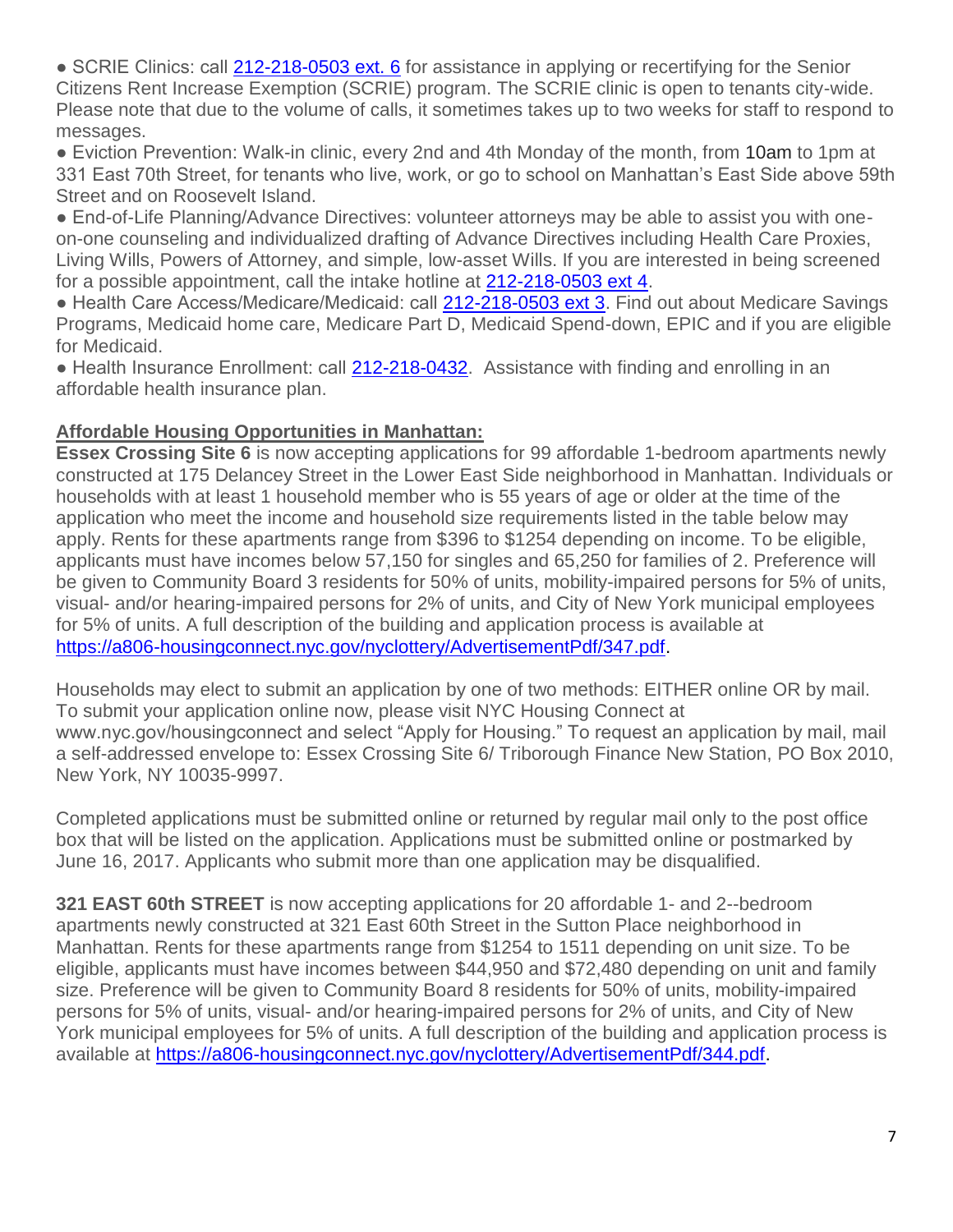Households may elect to submit an application by one of two methods: EITHER online OR by mail. To submit your application online now, please visit NYC Housing Connect at www.nyc.gov/housingconnect and select "Apply for Housing." To request an application by mail, mail a self-addressed envelope to: 321 E.60th St., c/o Housing Partnership Development Corporation, 242 West 36th Street, 3rd Floor, New York, NY 10018.

Completed applications must be submitted online or returned by regular mail only to the post office box that will be listed on the application. Applications must be submitted online or postmarked by June 16, 2017. Applicants who submit more than one application may be disqualified.

#### **VOLS Legal Clinics for Low-Income Residents Over Age 60:**

The Volunteers of Legal Services (VOLS) Elderly Project provides pro-bono legal services to lowincome people over age 60 who live in Manhattan. VOLS conducts legal clinics each month at senior centers where seniors can discuss their legal concerns in confidence, receive legal advice and, where appropriate, obtain referrals to a volunteer lawyer for representation. Areas of legal assistance include wills, medical directives, powers of attorney, housing, consumer matters and Medicaid. Over 150 lawyers serve on their Elderly Project volunteer attorney roster.

Burden Center for the Aging, 1484 First Avenue (between 77th & 78th Streets) — 2 pm — second Friday of each month, (May 12, June 9). Call Velda Murad at 212-879-7400 for information.

Stanley Isaacs Senior Center, 415 East 93rd Street (east of 1st Avenue) — 10 am — third Friday of each month (May 19, June 16). Call Khristel Simmons at 212-360-7620 ext, 158 for information.

Encore Community Services Senior Center, St. Malachy's Church - 239 West 49th Street (between Broadway and 8th Avenue) — 10 am — fourth Monday of Each Month (May 20, June 26). Call Narobe Arias at 212-581-2910, ext 125 for information.

#### **Metrocard Bus and Van Schedule:**

The MTA offers MetroCard-related services throughout New York City through mobile buses and vans. Buses provide a full range of services, including applying for or refilling a Reduced-Fare MetroCard, buying or refilling a regular MetroCard, or getting answers to a MetroCard-related question. Vans sell Unlimited Ride MetroCards and Pay-Per-Ride MetroCards, and they refill MetroCards and Reduced-Fare MetroCards. Buses and vans will be in my district on the following dates and locations:

May 9, 9 - 10:30 am, 92 Street & Lexington Avenue – Bus May 9, 11:00 am - 12:30 pm., 86 Street & Lexington Avenue – Bus May 9, 1:30 - 2:30 pm, 68 Street & Lexington Avenue – Bus May 17, 9 - 10:30 am, 79 Street & 3 Avenue – Bus May 17, 11 am - 1 pm, 79 Street & York Avenue – Bus May 17, 1:30 - 2:30 pm, 72 Street & York Avenue – Bus May 18, 8:30 - 10:30 am, 47 Street & 2 Avenue – Van May 18, 1:30 - 3:30 pm, 28 Street & 2 Avenue – Van May 23, 9 - 10:30 am, 92 Street & Lexington Avenue – Bus May 23, 11:00 am - 12:30 pm., 86 Street & Lexington Avenue – Bus May 23, 1:30 - 2:30 pm, 68 Street & Lexington Avenue – Bus June 1, 7 – 9 am, 91 Street and York Avenue - Van